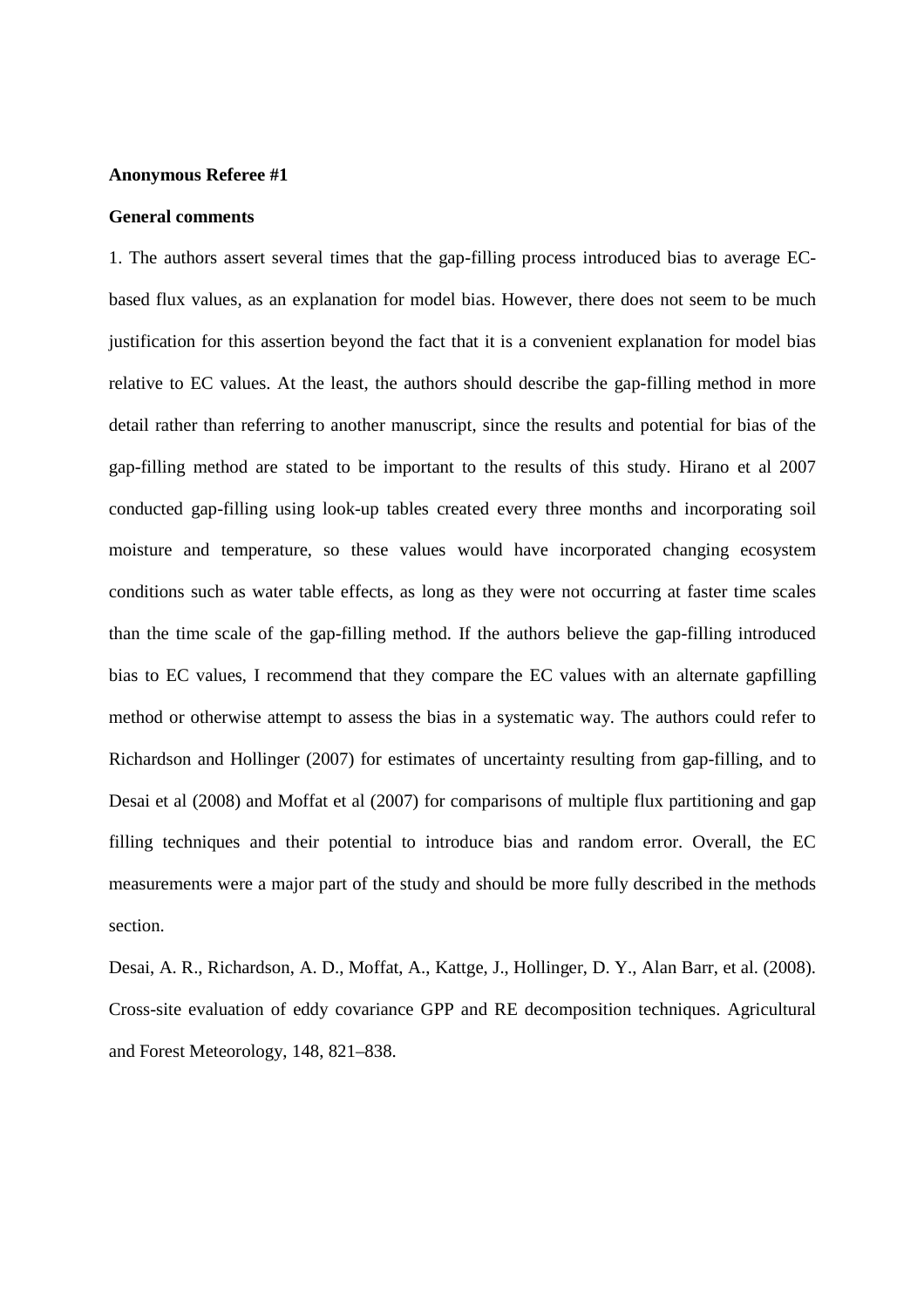Moffat, A., Papale, D., Reichstein, M., Hollinger, D., Richardson, A. D., Barr, A. G., et al. (2007). Comprehensive comparison of gap-filling techniques for eddy covariance net carbon fluxes. Agricultural and Forest Meteorology, 147(3-4), 209–232.

doi:10.1016/j.agrformet.2007.08.011

Richardson, A. D., and D. Y. Hollinger (2007), A method to estimate the additional uncertainty in gap-filled NEE resulting from long gaps in the CO2 flux record, Agric. For. Meteorol., 147(3– 4), 199–208, doi:10.1016/j.agrformet.2007.06.004

*Reply: A new section (Sect. 2.2.2) is now included in the manuscript describing EC methodology, flux partitioning, gap-filling and uncertainty estimations in sufficient details. The reasons for systematic divergence between modelled vs. gap-filled CO2 fluxes are now discussed in details (Fig. 1) (Sects.3.1 and 4.2). Gap-filling techniques and uncertainty estimations were, however, parts of the objectives of previous studies (e.g. Hirano et al., 2007, 2009, 2012). The main focus of this study was to simulate the seasonal and interannual trends of WTD effects on NEP and not to examine the adequacy of a particular gap-filling technique. Inclusions of comparisons between different gap-filling methods may obscure the main focus of this study and hence are not done. However, that can be a focus of a separate study.* 

- *Hirano, T., Segah, H., Harada, T., Limin, S., June, T., Hirata, R., and Osaki, M.: Carbon dioxide balance of a tropical peat swamp forest in Kalimantan, Indonesia, Glob. Change Biol., 13, 412-425, doi: 10.1111/j.1365-2486.2006.01301.x, 2007.*
- *Hirano, T., Jauhiainen, J., Inoue, T., and Takahashi, H.: Controls on the carbon balance of tropical peatlands, Ecosystems, 12, 873-887, doi: 10.1007/s10021-008-9209-1, 2009.*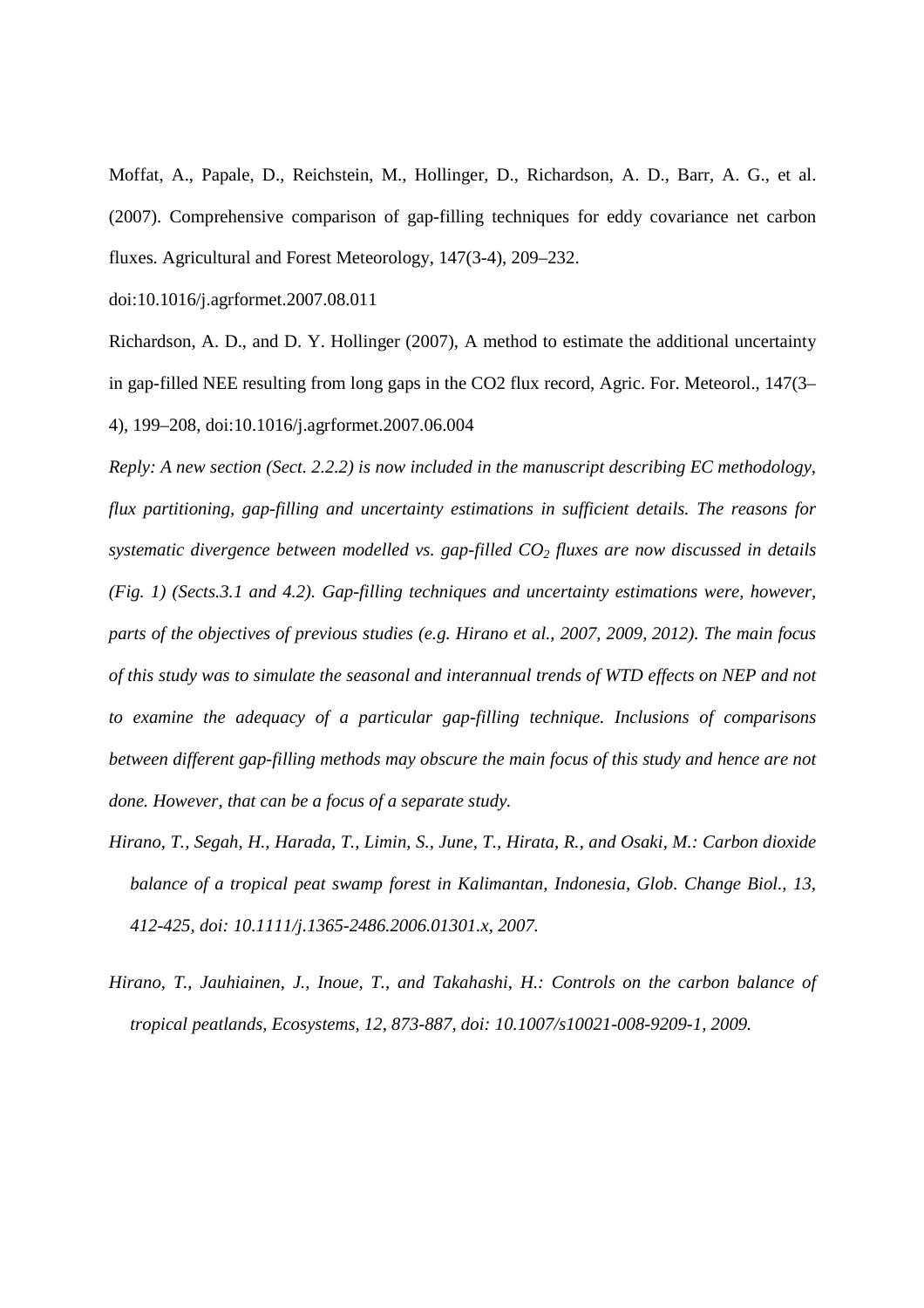*Hirano, T., Segah, H., Kusin, K., Limin, S., Takahashi, H., and Osaki, M.: Effects of disturbances on the carbon balance of tropical peat swamp forests, Glob. Change Biol., 18, 3410-3422, doi: 10.1111/j.1365-2486.2012.02793.x, 2012.* 

2. Modeled values are compared to eddy-covariance values throughout the study, but there is no presentation or discussion of the uncertainty in EC values. This is especially important in Fig. 5, where it is impossible to tell whether the differences in EC fluxes between hydroperiods are significant or not. If possible, the authors should estimate uncertainty in EC values and show error bars on those values, especially in Fig. 5.

*Reply: Estimation of random errors due to EC measurements was not possible due to the lack of multiple tower measurements. However, algorithms developed by using multiple tower fluxes over forested site with similar flux magnitudes were used to estimate random errors due to EC measurements (Table 2). Error bars are now added to the graphs of seasonal (Fig. 6) and diurnal (Fig. 7) NEP indicating whether or not the difference in mean NEP between two hydroperiods are greater than the variation in NEP within each of those hydroperiod. Single factor ANOVA (Fig. 6) (Sect. 2.2.6) was also performed to test the significance of WTD effects on NEP throughout the study period.* 

3. The Discussion section presents several new sets of model results (see specific comments below). The manuscript would be easier to follow if these were presented in the Results section. *Reply: Those new sets of model results in the discussion are now moved to the result section (Sect. 3.5).*

4. Fig. 6 shows a systematic positive bias in both GPP and Re in the model relative to EC values. This bias is not explicitly discussed in the manuscript, even though it could have important implications for the accuracy of the model.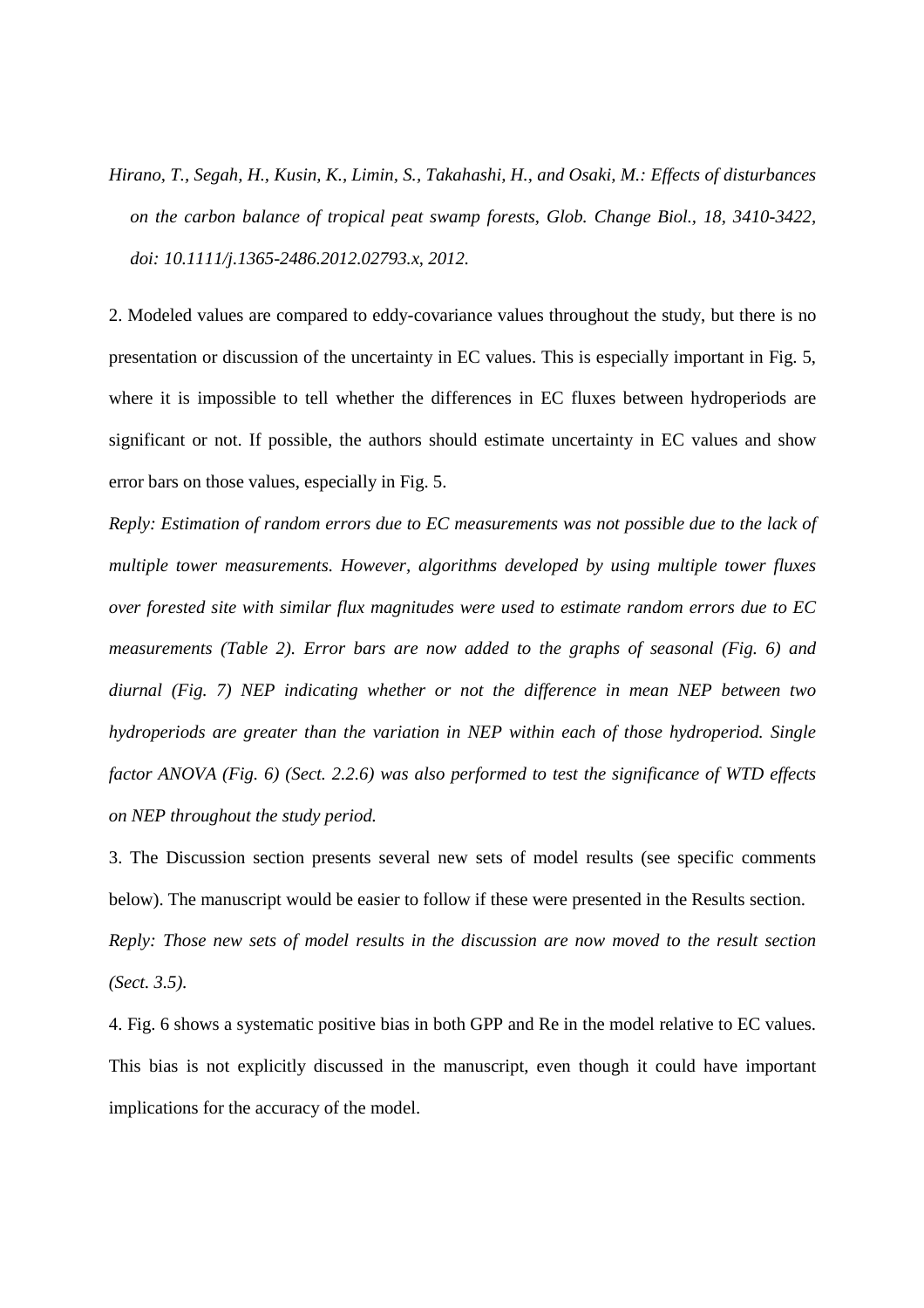*Reply: The systematic divergence between modelled and EC-derived GPP and Re are now examined in detail (Sect. 4.2). Some of the causes are also discussed in the Specific Comments.* 

# **Specific comments**

Abstract: It would be helpful to state the meaning of positive and negative NEP explicitly. The abstract only talks about how well the model reproduces the measured effects. It would help to include some more information about the scientific results.

*Reply: NEP sign conventions are now included in the abstract. Also major scientific findings in the study are now added to the abstract (line 26-32).* 

Introduction: 13354, Line 25: Define WTD – this is defined in the abstract, but should be defined in the main text as well.

### *Reply: Defined.*

13355, line 5: By what factor does energy yield from aerobic respiration exceed that from alternate electron acceptors?

*Reply: Differences in energy yields related to reduction of oxygen vs. alternate electron acceptors varies with different alternate electro acceptors. For instance, microbial energy yields from reduction of O2 vs. that from reduction of dissolved organic carbon (DOC) are 37.5 vs. 4.4*   $kJ g C<sup>1</sup>$  (line 638).

13357, line 25: "co-existed" is a strange word choice. Maybe replace with "codominated" *Reply: Replaced.*

13358, line 10: The ecosys model is first introduced here, described as "the hourly time step model ecosys". The model should be introduced more clearly as a "process based ecosystem model" (as used below in line 17)

*Reply: Done.*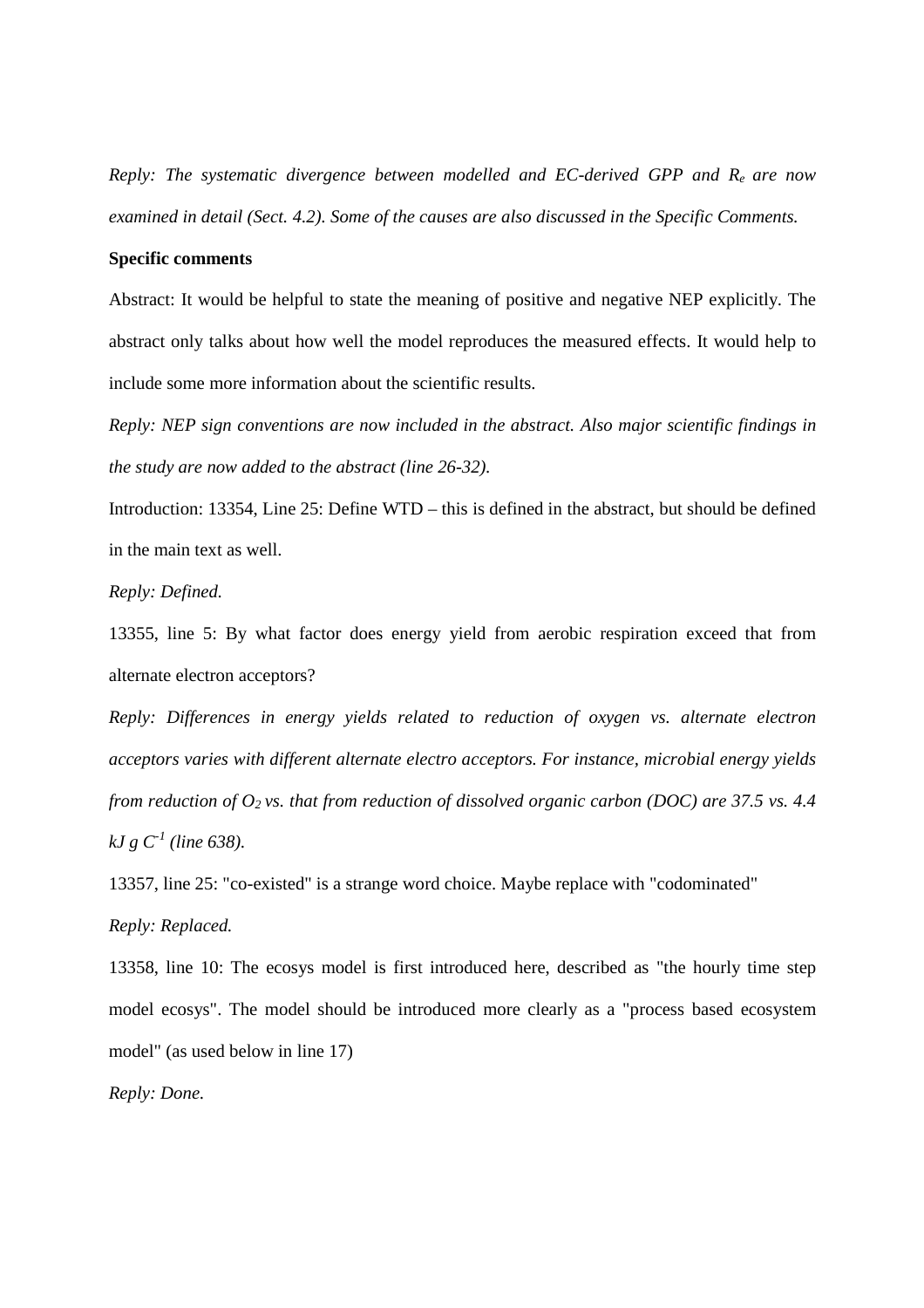### 13368, line 6: i.e., not e.g.

## *Reply: Corrected.*

Line 7-12: This paragraph uses the word "influxes", but based on the figure being discussed, but figure 5 is showing net fluxes, and has not been decomposed into influxes and effluxes. The text states that CO2 influx was suppressed in both shallow water table and deep water table time periods but was higher during intermediate water table. This does appear true in 2002. In 2004 the shallow and intermediate measurements don't appear very different, and in 2003 and 2005 none of the measured periods are separated very much between the three hydroperiods. Without any information about uncertainty, it is impossible to tell whether there is a significant separation in measured values in any year. So, while there is a clear pattern in modeled values, it is not accurate to say that the same pattern was "also apparent in EC measured CO2 influxes".

*Reply: 'Influxes' are now replaced with 'downward fluxes' and 'effluxes' with 'upward fluxes' or 'nighttime fluxes'. Error bars are now included in the figure showing the separation of diurnal net CO2 fluxes between different WTD hydroperiods (Fig. 7). The agreement and disagreement between modelled vs. EC-gap filled diurnal trends of WTD effects on NEP are now reported in detail (Sect. 3.3). WTD effects on Re are now further discussed from the differences of nighttime EC-gap filled CO2 fluxes among the hydroperiods (Sect. 3.3). WTD effects on GPP are now discussed from the differences between the magnitudes of WTD effects on daytime net CO2 fluxes and that on nighttime net CO2 fluxes (Sect. 3.3).* 

The second paragraph of section 3.3 is mostly interpretation of the results and presents hypotheses for mismatches between modeled and measured values. This type of text should be in the discussion.

*Reply: They are now moved to discussion section (Sect. 4.2).*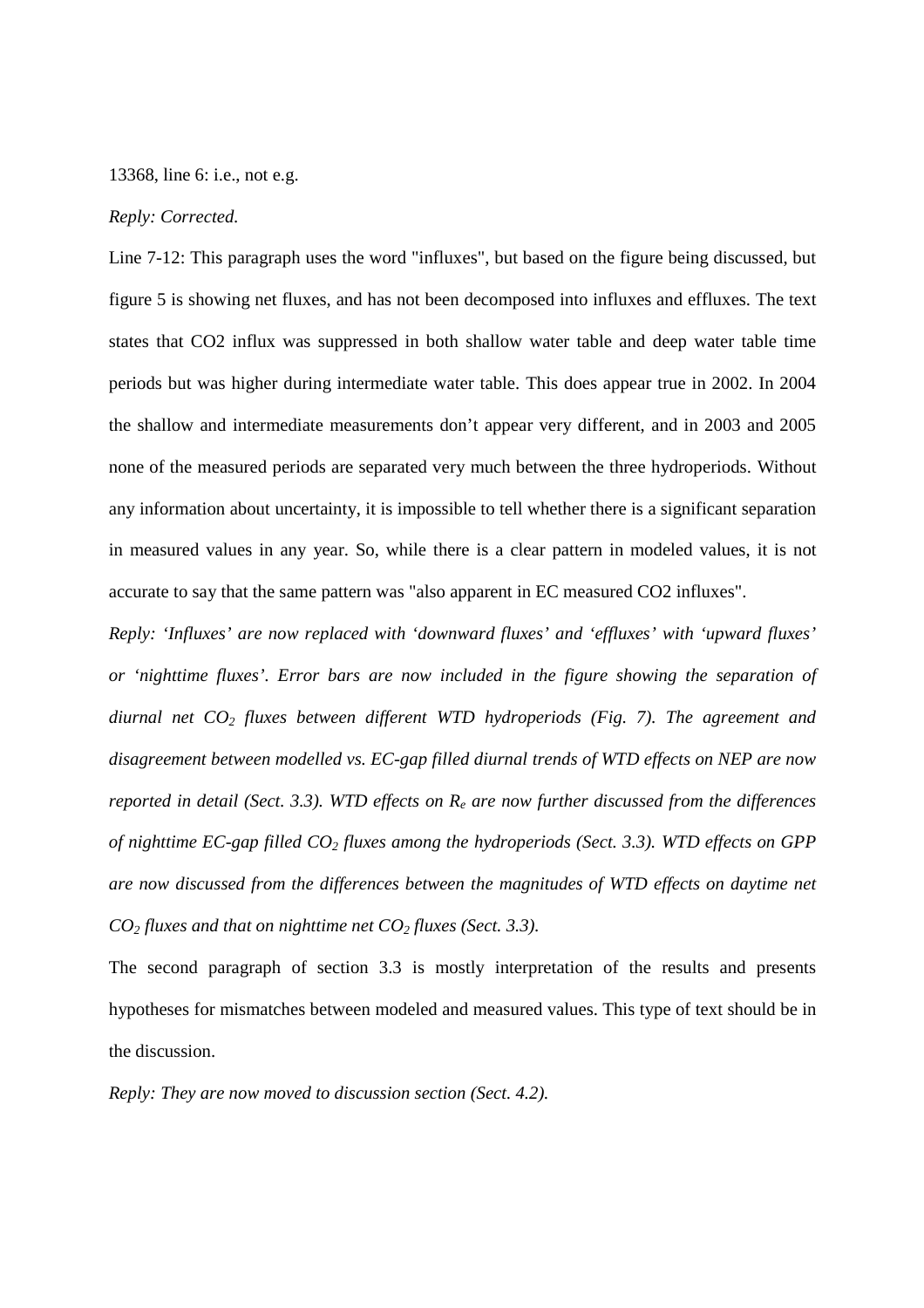13369: Line 12-21: This paragraph discusses Fig. 6, but makes no mention of the clear positive bias in simulated GPP and Re. Section 3.4: Why is there a discussion of bias in NEP but no mention of the bias in GPP and Re? The content starting with "This can be explained by : : :" should be in the discussion section. This explanation is also problematic. The authors believe the gapfilled EC fluxes to be biased, but only back this up by stating that they are biased relative to the model. Are the gap-filled values biased relative to non-gap-filled measurements? It is dangerous to assume that the model is more "correct" than the measurements, especially since the model has significant bias based on Fig. 6. It is difficult to assess the importance of EC bias when there is no way to visualize uncertainty in EC values.

*Reply: Modelled Re was systematically larger than EC-derived Re predominantly in the rainy seasons (November-April) which was consistent throughout the study period (Fig. 1) (Table 2). However, modelled CO2 fluxes for the same hydroperiods had better agreement with ECmeasured fluxes (Fig. 1) (Table 2). Despite similar measured vs. modelled soil water contents and air-filled porosities, gap-filled CO2 effluxes were much smaller than the modelled CO<sup>2</sup> effluxes during the rainy season (Fig. 1).* 

*Systematic uncertainties embedded in EC methodology were also thought to contribute to larger modelled vs. EC-derived monthly and annual Re estimates. Nighttime EC NEP decreased with u\* (friction velocity) in our study site indicating the dependence of nighttime*  $CO<sub>2</sub>$  *flux measurements on above-canopy turbulent mixing. However, biological production of CO2 by plant and microbial respiration was independent of u\* in the model. Thus low u\* threshold can induce substantial underestimation of EC-derived Re estimates particularly in tropical rainforest ecosystems which are not in the case of the modelled Re estimates.*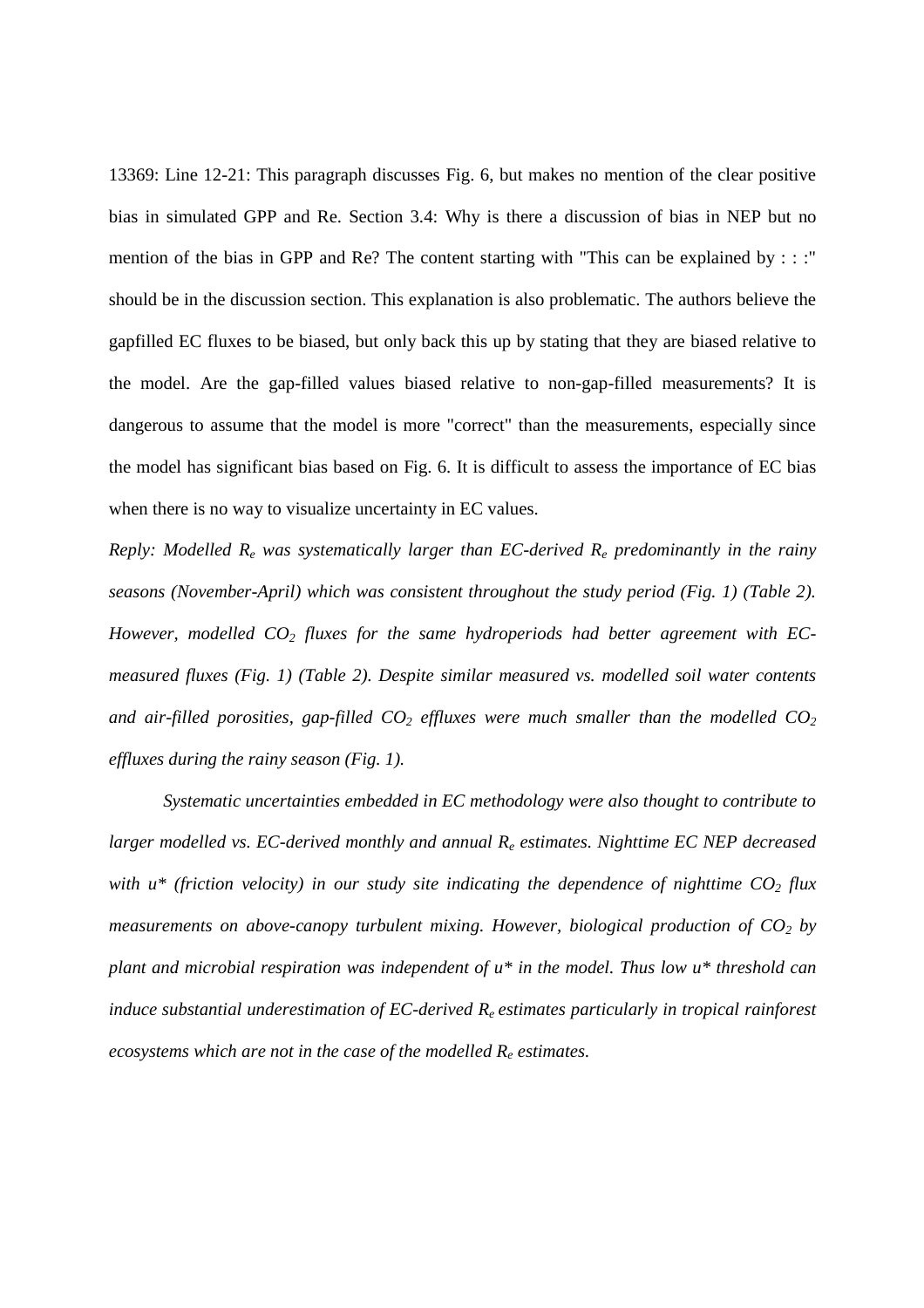*Larger modelled vs. gap-filled Re contributed to larger modelled vs. gap-filled annual GPP (Fig. 8) (Table 3). In EC datasets, GPP was derived from extrapolated daytime Re (Sect. 2.2.2) and hence smaller gap-filled vs. modelled nighttime Re would cause smaller EC-derived GPP. Unlike EC-derived Re that is used to calculate EC-derived GPP, modelled Re was driven by modelled GPP through fixed C products and through root exudates and litterfall. A further cause of smaller EC-derived vs. modelled GPP could have been the incomplete (~80%) energy balance closure in EC measurements vs. complete energy balance closure in the model, which would reduce EC-derived ET and also possibly GPP (Table 3).* 

*All of these above mentioned sources of larger modelled vs. EC-derived Re and GPP estimates were related to EC methodology and gap-filling. These larger modelled vs. EC-derived Re and GPP aggregates, however, could not be resolved in our modelling since, unlike EC datasets, every single mole of CO2 that was modelled from fundamental ecosystem processes was counted in the modelled C budget (Please see Sect. 4.2 for further details).* 

Section 4.3: This section introduces a significant amount of new model results, that should be in the Results section.

#### *Reply: Now moved to result section (Sect. 3.5).*

Section 4.4: Hirano et al 2007 conducted gap-filling using look-up tables created every three months and incorporating soil moisture and temperature. The "complex WTD effects and biological processes" would have been reflected in the measured data that gap-filling relationships were based on, so this is not a suitable explanation for model bias.

*Reply: A more detailed explanation for divergence in modelled vs. observed annual trend of WTD effects on NEP are now included (Sect. 4.2.2).*